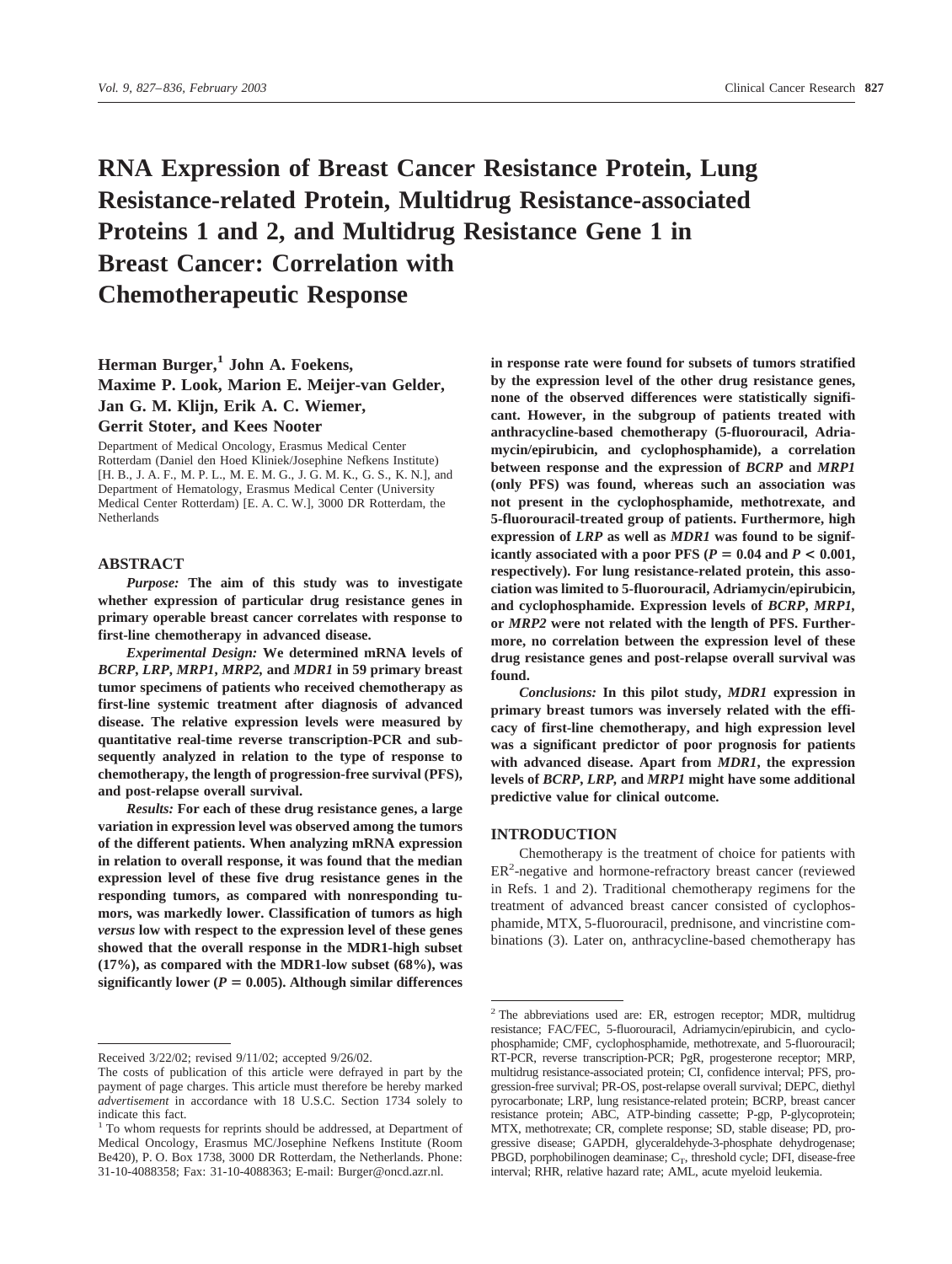gradually become the standard in the treatment of advanced breast cancer. Anthracyclines such as doxorubicin (Adriamycin) and its analogue epirubicin are considered as highly active anticancer agents, which are commonly used in combinations with 5-fluorouracil and cyclophosphamide (FAC/FEC) in the treatment of breast cancer. Even though breast cancer is often considered as one of the more chemosensitive solid tumors, all initially responsive tumors relapse and develop resistance to a broad spectrum of drugs known as MDR. Consequently, metastatic breast cancer finally becomes refractory to cytotoxic drugs and is typically incurable by chemotherapy (3). Thus, intrinsic or acquired drug resistance is primarily responsible for the failure of current treatment regimens in metastatic breast cancer (4). Despite comprehensive knowledge on *in vitro* mechanisms of drug resistance, the precise nature of this *in vivo* MDR phenotype in breast cancer is still unclear.

One of the mechanisms of drug resistance in cancer cells is associated with altered anticancer drug transport, mediated by members of the ABC superfamily of transport proteins (5) such as MDR1 (6) and the MRPs (7). P-gp, the product of *MDR1*, was the first anticancer drug pump to be identified (8). The MDR phenotype conferred by overexpression of *MDR1* is characterized by resistance to structurally unrelated cytotoxic agents, including anthracyclines (doxorubicin and epirubicin are among the most effective anticancer drugs used in the treatment of breast cancer), epipodophyllotoxins, *Vinca* alkaloids, and taxanes (9). Thus, increased expression of *MDR1* is likely to contribute to clinical drug resistance in breast cancer.

Another ABC membrane transport protein implicated in clinical drug resistance and capable of actively decreasing the intracellular drug concentration in functional *in vitro* assays is MRP1 (10). Vesicular transport experiments have shown that the preferred substrates for MRP1 are drugs conjugated to glutathione, glucoronate, or sulfate and various other organic anions including MTX (reviewed in Refs. 7 and 11). Transfection studies established that MRP1 overexpression confers resistance to a wide variety of anticancer agents, including anthracyclines, vincristine, and epipodophyllotoxins. Thus, MRP1 expression may affect clinical outcome of chemotherapy in metastatic breast cancer. MRP2, originally known as the canalicular multispecific organic anion transporter (cMOAT), is another member of the MRP family that may play a role in the MDR phenotype of cancer cells (7). The whole spectrum of MRP2 substrates has not been completely defined, but it has been reported that MRP2 confers resistance to several anticancer agents, including MTX, cisplatin, vinblastine, and camptothecin derivatives (7). Thus, MRP2 may have a role in clinical drug resistance of breast cancer treated with MTX-containing chemotherapeutic regimens.

Recently, a novel ABC half transporter, BCRP, was identified as a drug efflux pump for anticancer drugs, including topoisomerase I and II inhibitors (12). To date, BCRP expression has hardly been studied in human cancers, and thus far no data are available correlating its expression with the efficacy of chemotherapy regimens in breast cancer. Because BCRP can confer cellular resistance to doxorubicin and epirubicin, it may play a role in the drug resistance phenotype of breast cancer.

In addition to an overall reduction of intracellular drug concentration, associated with overexpression of ABC transport proteins, a redistribution of the drug from the nucleus to the cytoplasm has also been implicated in MDR of cancer cells (13). It has been reported that LRP, as an integral part of the vault complex, is involved in the intracellular distribution of chemotherapeutic agents (14, 15). Moreover, LRP overexpression was found to be associated with redistribution of doxorubicin from the nucleus to the cytoplasm of colon carcinoma cells (16). Clinical data indicate that this LRP protein is often expressed in human malignancies and that its expression may be associated with poor response to chemotherapy in ovarian carcinoma and AML (14, 15). Although studies on LRP expression in breast cancer are limited, it has been reported that LRP protein is frequently expressed in primary breast carcinoma (17).

In the present study, we investigated the expression of a number of drug resistance genes in breast cancer and examined whether the expression levels correlated with clinical outcome. Therefore, mRNA levels of *BCRP*, *LRP*, *MRP1*, *MRP2*, and *MDR1* were determined in primary operable breast tumor tissues of patients who, upon relapse, were treated with systemic first-line chemotherapy. The level of mRNA expression was determined by quantitative real-time RT-PCR and subsequently analyzed in relation to the type of response on chemotherapy, the length of PFS, and PR-OS.

### **MATERIALS AND METHODS**

Patients and Tumors. A total of 59 patients with primary operable breast cancer who underwent resection of their primary tumors between 1985 and 1995 were included in this study. The resected primary tumor tissues were kept in liquid nitrogen. The patient and tumor characteristics, gathered from the pathology reports, are listed in Table 1 (information on histological grade was missing for some patients). ER and PgR levels were determined in primary tumor cytosols as described previously (18). The cutoff point used to classify tumors as ER and PgR positive was 10 fmol receptor protein/mg cytosol protein.

Of the 59 patients, 30 (51%) received some form of adjuvant therapy (18 received endocrine therapy, 11 received chemotherapy, and 1 received combination chemo-endocrine therapy). At the start of chemotherapy for advanced disease, the median age of the patients was 49 years (range, 28–74 years). Of the 59 patients with advanced disease, 28 were treated with CMF, whereas the other 31 patients received anthracyclinebased chemotherapy (FAC/FEC). Type of response to systemic treatment was defined by the standard Union International Contre Cancer criteria as described previously (19). Accordingly, objective response is CR plus partial response. Patients with no change for more than 6 months were defined as having prolonged SD, whereas patients with PD or with SD with progression within 6 months  $(SD < 6$  months) were classified as nonresponders. Hence, 22 of the 59 patients (37%) showed an objective response [CR,  $n = 3$ ; PR,  $n = 19$ ), and 12 patients (20%) had prolonged SD (no change for  $>6$  months), whereas 25 patients (42%) did not respond (PD,  $n = 14$ ; SD with progression within 6 months,  $n = 11$ ) to the chemotherapeutic treatment. Thus, the overall response rate, defined as objective response ( $n = 22$ ) plus prolonged SD ( $n = 12$ ), was found to be 58% (34 of 59 patients). At the time of analysis, 51 patients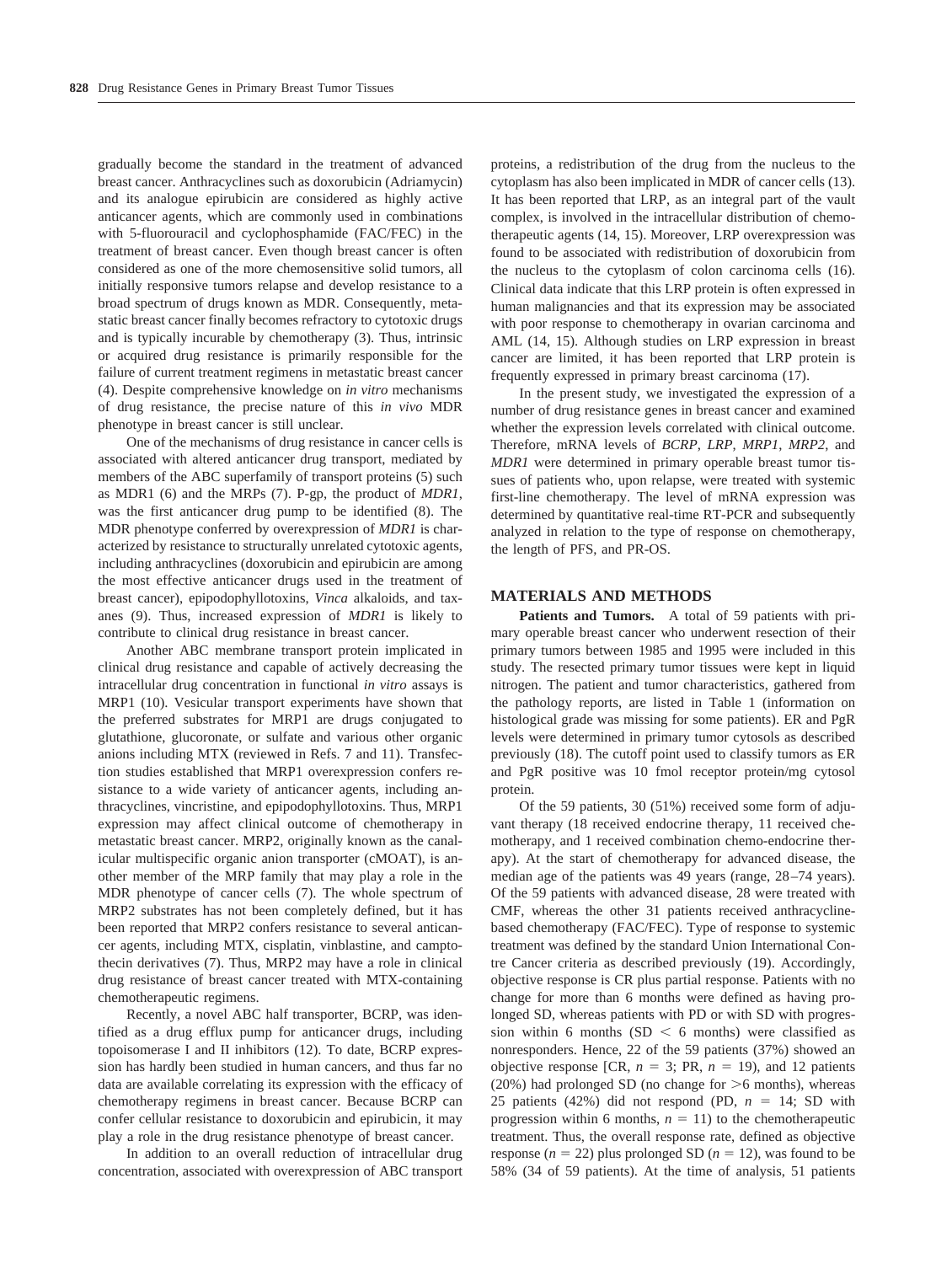| Patient and tumor characteristics <sup>a</sup><br>Table 1 |
|-----------------------------------------------------------|
|-----------------------------------------------------------|

| Characteristic                        | No. (%) |
|---------------------------------------|---------|
| All patients                          | 59      |
| Age at start of therapy (yrs)         |         |
| $\leq 40$                             | 12(20)  |
| $>40-55$                              | 28 (47) |
| $>55 - 70$                            | 17 (29) |
| >70                                   | 2(3)    |
| Menopausal status at start of therapy |         |
| Premenopausal                         | 31(53)  |
| Postmenopausal                        | 28(47)  |
| T status                              |         |
| $pT_1$                                | 12(20)  |
| $pT_2$                                | 39(66)  |
| $pT_{3/4}$                            | 8(14)   |
| Nodal status                          |         |
| $N_0$                                 | 18(31)  |
| $N_{1-3}$                             | 14 (24) |
| $N_{\geq 3}$                          | 26(44)  |
| Unknown <sup>b</sup>                  | 1(2)    |
| Histological grade                    |         |
| Poor                                  | 37(63)  |
| Good/moderate                         | 3(5)    |
| Unknown <sup>b</sup>                  | 19 (32) |
| $ER$ status <sup>c</sup>              |         |
| Negative                              | 30(51)  |
| Positive                              | 29 (49) |
| PgR status                            |         |
| Negative                              | 31(53)  |
| Positive                              | 28(47)  |
| DFI                                   |         |
| $\leq$ 12 mo                          | 26(44)  |
| $>12$ mo                              | 33 (56) |
| First site of relapse                 |         |
| Soft tissue                           | 7(12)   |
| Skeletal                              | 16(27)  |
| Visceral                              | 36(61)  |
| Adjuvant treatment                    |         |
| No                                    | 29 (49) |
| Yes                                   | 30(51)  |

*<sup>a</sup>* Patients and tumor characteristics are detailed in "Materials and

Methods." *b* Information on nodal status and histological was not available for some patients.

Cut point used: 10 fmol/mg protein.

(86%) had died, whereas 8 patients were still alive with a median follow-up of 64 months (range, 13–105 months). During follow-up after start of chemotherapy, 55 (93%) of the patients had disease progression, with a median time to progression of 6 months (range, 1–26 months). Of these patients, 25 were eventually treated with endocrine therapy immediately after progression on first-line chemotherapy, and 10 of these patients received endocrine therapy after one or two additional chemotherapy regimens.

**RNA Isolation and cDNA Synthesis.** Total RNA was isolated from three  $15-\mu m$  cryostat sections of frozen breast cancer biopsies using the RNazol B extraction method (Campro Scientific, Veenendaal, the Netherlands) according to the manufacturer's instructions (TEL-Test Bulletin No. 2). An additional cryostat section was used to determine the content of tumor cells. For all breast cancer samples included in the analyses, the number of tumor cells represented at least 50% of total nucleated cells (range, 50–90%; median, 70%), as judged by H&E staining of the sections. Tumor sample RNA was diluted in DEPC-treated RNase-free ultra-pure water (DEPC; Sigma-Aldrich, Zwijndrecht, the Netherlands) and stored at  $-80^{\circ}$ C. Total RNA (3  $\mu$ g) was reverse transcribed for 1 h at 37°C in a 50-µl volume of  $1 \times$  first strand buffer containing 250 units of Superscript II RNase  $H^-$  reverse transcriptase, 15 units of RNAseOUT recombinant RNase inhibitor, and 1 mm DTT (all from Life Technologies, Inc.), further supplemented with deoxynucleoside triphosphates (1 mm each), 1.5  $\mu$ g of pd(T)<sub>12–18</sub> oligo(dT) primer, and 1.5  $\mu$ g of pd(N)<sub>6</sub> random hexamer (all from Amersham Pharmacia Biotech Benelux, Roosendaal, the Netherlands). The resulting cDNA was diluted in ultra-pure water and aliquoted at  $-80^{\circ}$ C. Forty ng of cDNA diluted in a 10-µl volume of DEPC-treated RNase-free ultra-pure water were used in each real-time amplification reaction.

**Quantitative Real-time RT-PCR.** The mRNA levels of *BCRP, LRP, MRP1, MRP2,* and *MDR1* were measured by real-time RT-PCR based on TaqMan chemistry and quantitated using an ABI PRISM 7700 sequence detector system (Applied Biosystems, Foster City, CA). In addition, the mRNA levels of two internal control genes, *i*.*e*., *GAPDH* and *PBGD*, were measured and used to normalize the mRNA levels of the drug resistance genes. PCR products were detected using a dualfluorescent nonextendable probe containing a 5' FAM (6carboxy-fluorescein) reporter dye and a 3' TAMRA (6 carboxytetramethylrhodamine) quencher dye for all reactions, except for the GAPDH reaction, in which FAM was substituted by VIC. The *GAPDH* mRNA levels were measured using the Pre-developed TaqMan Assay Reagents for human *GAPDH* (Applied Biosystems). All other primer pairs, in conjunction with their appropriate fluorescent hybridization probes (sequences are given in Table 2), were designed by Oligo 6.0 primer analysis software (Medprobe, Oslo, Norway) and purchased by Oswel Research Products (Eurogentec, Seraing, Belgium). Notably, the primers and probe sets were designed to amplify across an intron/exon boundary, thereby preventing amplification of residual genomic DNA. Real-time PCR was performed in duplicate reactions of 50  $\mu$ l of 1 X TaqMan buffer A (Applied Biosystems) containing 40 ng of tumor sample cDNA as a template. PCR was performed in the presence of 300 nm forward and reverse primers,  $200 \text{ nm}$  probe,  $250 \mu \text{m}$  deoxynucleoside triphosphates, 1.25 units of AmpliTaq Gold DNA polymerase, and 4 mm  $MgCl<sub>2</sub>$ . Samples were heated for 2 min at 50°C and 10 min at 95°C, followed by 50 cycles of amplification for 15 s at 95°C and 1 min at 60°C. Under these assay conditions, a linear relation was noted for log amount of cDNA from MCF-7, an established breast cancer cell line. Furthermore, serial diluted cDNA prepared from pooled RNA of four leukemia cell lines (CEM, K562, and two EBV-induced lymphoblastoid B-cell lines) was used as an additional positive control. The PCR efficiencies of the five target genes and the two endogenous reference genes were comparable  $(\geq 95\%)$ .

To compare the expression levels among different tumor samples, the relative expression level of the resistance genes was calculated using the comparative  $C_T$  method and compared with a calibrator (20, 21). The comparative  $C_T$  method eliminates the use of standard curves for relative quantitation as long as the PCR efficiency of target and reference gene is similar. Briefly, reactions are characterized by comparing  $C_T$  values.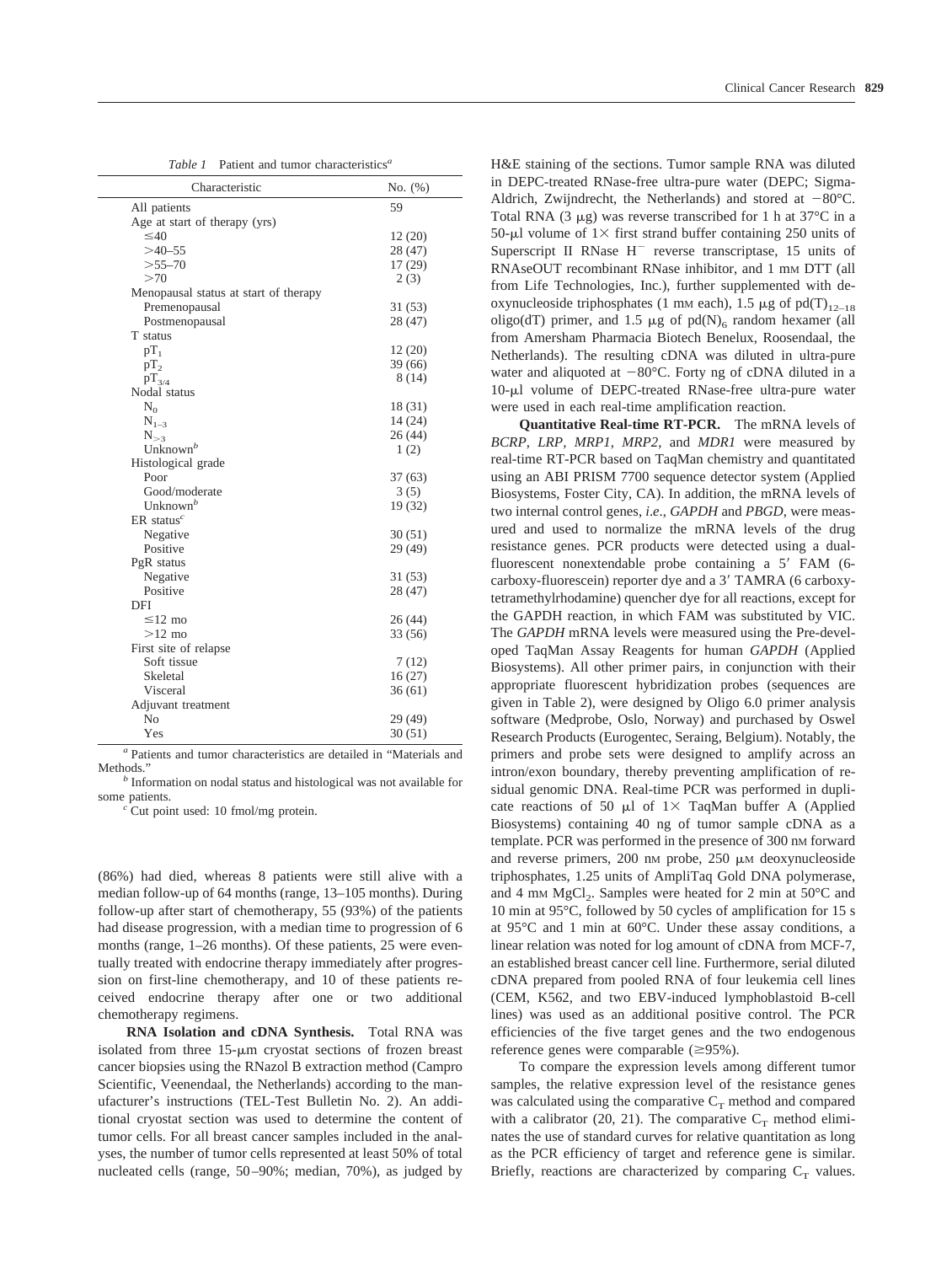| Table 2 | Sequences of primer and probes set |  |  |  |
|---------|------------------------------------|--|--|--|
|---------|------------------------------------|--|--|--|

| <b>BCRP</b>      | 235-bp amplicon                        |
|------------------|----------------------------------------|
| Forward primer   | 5'-TGGCTGTCATGGCTTCAGTA-3'             |
| Reverse primer   | 5'-GCCACGTGATTCTTCCACAA-3'             |
| Probe            | 5'-AGCAGGGCATCGATCTCTCACCCTG-3'        |
| <b>LRP</b>       | 68-bp amplicon                         |
| Forward primer   | 5'-CAGCTGGCCATCGAGATCA-3'              |
| Reverse primer   | 5'-TCCAGTCTCTGAGCCTCATGC-3'            |
| Probe            | 5'-CAACTCCCAGGAAGCGGCGGC-3'            |
| MRP1             | 65-bp amplicon                         |
| Forward primer   | 5'-CAATGCTGTGATGGCGATG-3'              |
| Reverse primer   | 5'-GATCCGATTGTCTTTGCTCTTCA-3'          |
| Probe            | 5'-AGACCAAGACGTATCAGGTGGCCCAC-3'       |
| MRP <sub>2</sub> | 219-bp amplicon                        |
| Forward primer   | 5'-ATGCTTCCTGGGGATAAT-3'               |
| Reverse primer   | 5'-TCAAAGGCACGGATAACT-3'               |
| Probe            | 5'-TGTATCTGTTCAGATGTTTTATGTGTCTACCT-3' |
| MDR1             | 195-bp amplicon                        |
| Forward primer   | 5'-GGAAGCCAATGCCTATGACTTTA-3'          |
| Reverse primer   | 5'-GAACCACTGCTTCGCTTTCTG-3'            |
| Probe            | 5'-TGAAACTGCCTCATAAATTTGACACCCTGG-3'   |
| PBGD             | 98-bp amplicon                         |
| Forward primer   | 5'-CTGCACGATCCCGAGACTCT-3'             |
| Reverse primer   | 5'-GCTGTATGCACGGCTACTGG-3'             |
| Probe            | 5'-CTGAGGCACCTGGAAGGAGGCTG-3'          |
| $GAPDH^a$        |                                        |

*<sup>a</sup>* The GAPDH primer set and the corresponding fluorogenic probe were designed by and purchased from Applied Biosystems.

The  $C_T$  value is defined as the fractional cycle number at which the emitted sample fluorescence passes a fixed threshold above the baseline. The  $\Delta C_T$  value is defined as the difference in  $C_T$ value for the target and reference gene(s). Accordingly,  $\Delta C_T$  = (mean target gene  $C_T$ ) – [(the mean of duplicate  $C_T$  values for GAPDH + the mean of duplicate  $C_T$  values for PBGD)/2]. The relative gene expression in a particular sample, normalized to *GAPDH* and *PBGD* and compared with the expression of that target gene in a calibrator, is then given by the following: relative amount of target =  $2^{-\Delta\Delta CT}$  value. The  $\Delta\Delta C_T$  value in this formula is defined as the  $\Delta C_T$  value of the target gene for a particular sample less the  $\Delta C_T$  value of that target gene for a calibrator ( $\Delta \Delta C_T = \Delta C_{T(\text{target})} - \Delta C_{T(\text{calibration})}$ ). In this study, the calibrator was a cDNA pool from normal peripheral WBCs. We have used the average  $C_T$  value of two endogenous reference genes instead of a single one to correct for tumor samplespecific variation in housekeeping gene expression. Notably, tumor samples with an aberrant GAPDH:PBGD ratio were omitted from the analysis.

**Statistical Analysis.** The associations between expression levels of *BCRP*, *MRP1*, *MRP2*, *LRP*, and *MDR1* and their relationship with age and PgR and ER levels were studied with Spearman rank correlation  $(r<sub>s</sub>)$ . The strength of the association between the expression levels of the drug resistance genes (treated as continuous variables) and other patient and tumor characteristics and DFI (treated as grouping variables) was tested with the Mann-Whitney U test or the Kruskal-Wallis test. In an exploratory analysis to search for optimized cut points to classify tumors as high *versus* low for the respective factor, isotonic regression analysis (22) was used with the overall response rate as end point. PFS and PR-OS probabilities were calculated by the actuarial method of Kaplan and Meier (23). Response was analyzed with logistic regression. PFS and PR-OS were analyzed using the Cox proportional hazards model. The length of PFS was defined as the time from the start of treatment of advanced disease until the time of PD or intercurrent death, and differences in PFS were assessed by the log-rank test. All statistical analyses were performed with Stata Statistical Software (release 7.0; Stata Corp., College Station, TX).

### **RESULTS**

**Expression of Drug Resistance Genes in Breast Cancer.** The mRNA expression levels of *BCRP*, *LRP*, *MRP1*, *MRP2,* and *MDR1*, estimated by real-time RT-PCR, were expressed in arbitrary units for all 59 individual primary tumor samples (Fig. 1, *A-E*). A marked variation in expression level was found for each of these genes, and the estimated relative mRNA expression levels showed an approximately log-normal distribution. The median relative expression levels were 177 (range, 24– 2065) for BCRP, 111 (range, 6–729) for LRP, 85 (range, 11–784) for MRP1, 59 (range, 0.5–1123) for MRP2, and 8.8 (range, 0.5–84.8) for MDR1.

Subsequent analysis with regard to potential interrelationships of these drug resistance genes revealed that the mRNA levels of *BCRP* were positively related with those of *LRP* ( $r_s = 0.42$ ;  $P =$ 0.001), *MRP1* ( $r_s = 0.37$ ;  $P = 0.005$ ), and *MDR1* ( $r_s = 0.69$ ;  $P <$ 0.0001). In addition, the levels of *LRP* were positively related with those of *MRP1* ( $r_s = 0.46$ ;  $P < 0.001$ ), *MRP2* ( $r_s = 0.36$ ;  $P =$ 0.007), and *MDR1* ( $r_s = 0.36$ ,  $P = 0.006$ ). Furthermore, *MRP1* expression levels were positively related with those of  $MRP2$  ( $r<sub>s</sub>$  = 0.30;  $P = 0.024$ ) and *MDR1* ( $r_s = 0.51$ ;  $P < 0.0001$ ). Next we investigated the mRNA expression of these genes in relation to traditional clinical prognostic factors as listed in Table 1. Only weak correlations were found with ER, PgR, and DFI. The expres-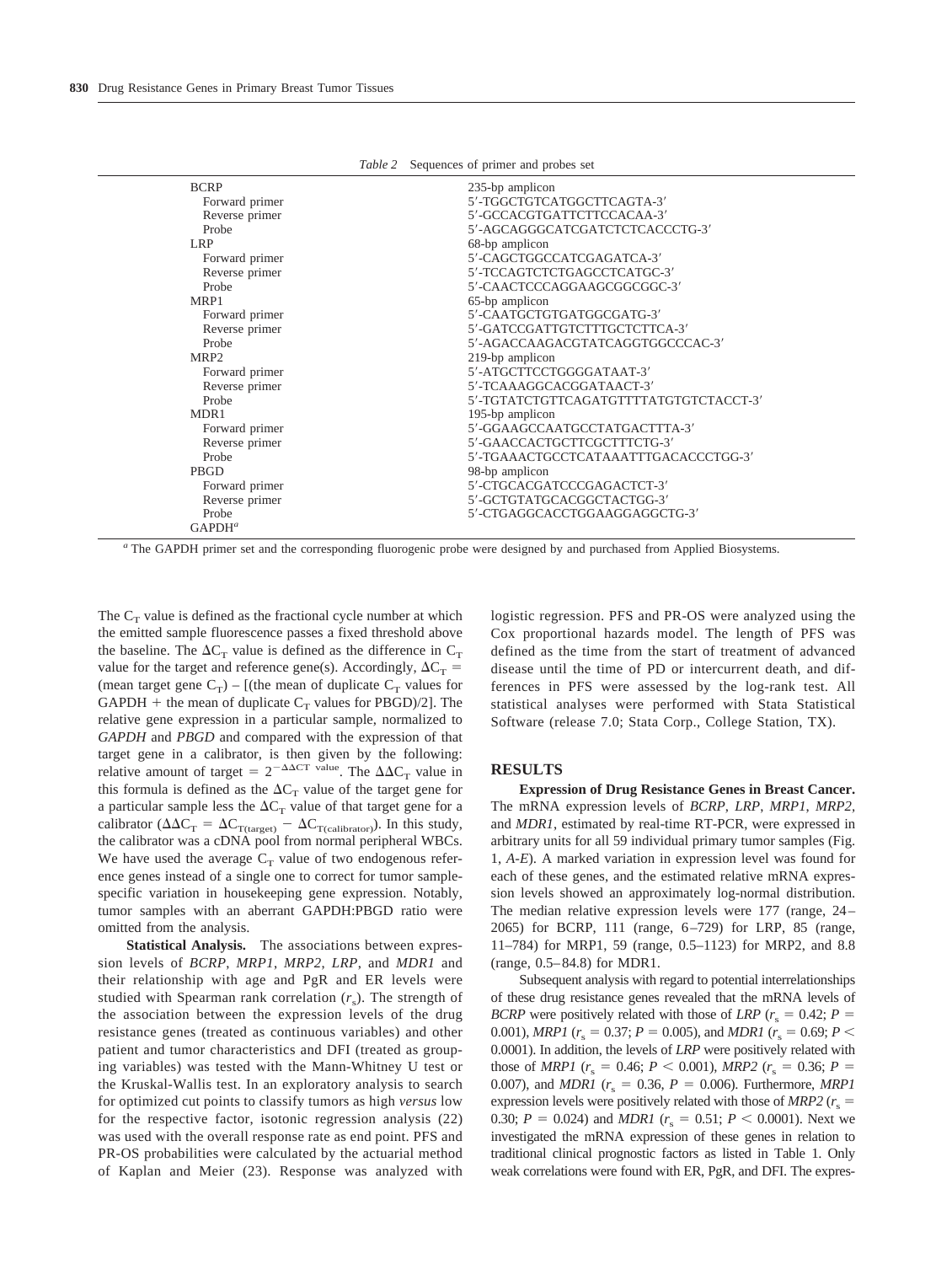

*Fig. 1* Relative mRNA expression levels of *BCRP* (*A*), *LRP* (*B*), *MRP1* (*C*), *MRP2* (*D*), and *MDR1* (*E*), as estimated by real-time RT-PCR and expressed in arbitrary units (*a.u.*), are shown for all individual primary breast tumor samples. Expression data were available for all 59 tumor samples, except for MRP2, where expression data of patients 1, 4, and 27 are missing. *Insets* show the log-normal distribution.

sion levels of BCRP and LRP were found to be positively correlated with those of ER  $[r_s = 0.32 (P = 0.014)$  and  $r_s = 0.38 (P =$ 0.003), respectively] and PgR  $[r_s = 0.30 (P = 0.021)$  and  $r_s = 0.31$  $(P = 0.017)$ , respectively]. In addition, low *MDR1* and *MRP1* mRNA levels were both associated with a prolonged DFI with respective *P*s of 0.036 and 0.018.

**Response to Chemotherapy and Correlation with Expression.** The objective response rate of the patients included in these analyses was 37% (22 of 59 patients), and the overall response rate was 58% (34 of 59 patients). Within this cohort of 59 patients, the type of response to chemotherapy was not significantly related to any of the clinicopathological patient and tumor parameters listed in Table 1.

When analyzing BCRP, LRP, MRP1, MRP2, and MDR1 as log-transformed continuous variables, there were no statistically significant associations with the overall response rate. However, comparing the tumors of responding *versus* nonresponding patients with respect to the relative expression levels of these genes showed that tumors of responding patients had the lowest median expression levels for *BCRP* (174 *versus* 255), *LRP* (108 *versus* 119), *MRP1* (83 *versus* 95), *MRP2* (32 *versus* 79), and *MDR1* (7 *versus* 17). Therefore, in an exploratory analysis, we used isotonic regression analysis (22) with the overall response rate as end point to search for optimized cut points to classify tumors as high *versus* low for the respective factor. The resulting cut points chosen were  $BCRP > 360$ ,  $LRP > 152$ , MRP1  $> 85$ , MRP2  $> 59$ , and MDR1  $> 26$ .

The overall response rates for the subgroups of patients classified as high *versus* low for the different drug resistance genes are shown in Table 3. Although tumors with high mRNA expression levels of *BCRP*, *LRP*, *MRP1,* or *MRP2* showed a lower overall response rate as compared with tumors with low mRNA levels, none of the observed differences was statistically significant. In contrast, for *MDR1*, a significant inverse correlation was found between expression level and overall response rate. Only 2 of 12 patients (17%) with a high *MDR1* expression responded, compared with 32 of 47 patients (68%) with a low *MDR1* level (odds ratio, 0.09; 95% CI, 0.02–0.48;  $P = 0.005$ ).

**Expression Levels in Relation to PFS and PR-OS.** The expression levels of the drug resistance genes were further analyzed in relation to the length of PFS and PR-OS. Kaplan-Meier curves, stratified by expression of the respective drug resistance genes, revealed that BCRP (Fig. 2*A*), MRP1 (Fig. 2*C*), or MRP2 (Fig. 2*D*) status was not significantly related with the length of PFS. However, high expression levels of *LRP* or *MDR1* were found to be significantly associated with a poor PFS (Fig. 2, *B* and *E*, respectively). The RHR for high (as compared with low) *LRP* expression was 1.85 (95% CI, 1.04– 3.30;  $P = 0.04$ ), and for high *MDR1* expression, the RHR was 4.22 (95% CI, 1.95–9.15;  $P < 0.001$ ). A significant correlation between the level of mRNA expression and the length of PR-OS was not found for any of the investigated drug resistance genes (data not shown).

**Anthracycline-based Chemotherapy (FAC/FEC)** *versus* **CMF.** The breast cancer patients included in this study received either anthracycline-based chemotherapy (FAC/FEC) or CMF as first-line treatment for metastatic disease. Therefore, we further analyzed mRNA expression of *BCRP*, *LRP*, *MRP1*, *MRP2,* and *MDR1* in relation to clinical outcome for these distinct regimens. Furthermore, no significant difference was seen in the overall response rates between CMF-treated (54%) and FAC/FEC-treated patients (61%). However, classification of tumors into high and low with respect to expression of the drug resistance genes showed different response rates for CMF and FAC/FEC (Table 3). For all drug resistance genes except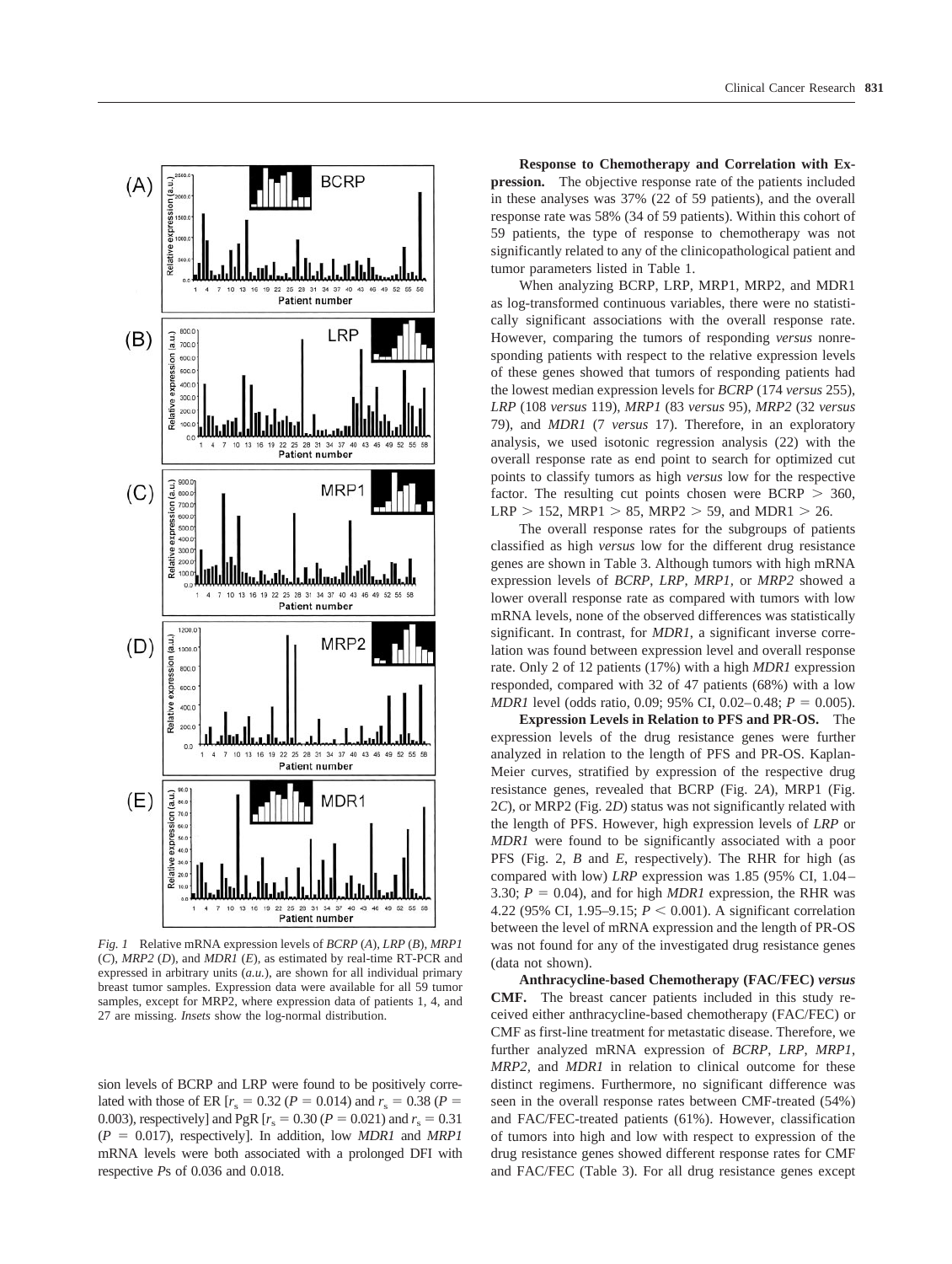|                                 | Chemotherapy (all)                          | <b>CMF</b>                 | FAC/FEC                    |
|---------------------------------|---------------------------------------------|----------------------------|----------------------------|
| Subset of patients <sup>b</sup> | $R/N^{c}$ (%) [OR; 95% CI; P]               | $R/N$ (%) $[P]$            | $R/N$ (%) [P]              |
| All patients ( $n = 59$ )       | 34/59 (58)                                  | 15/28(54)                  | $19/31(61)$ [ $P = 0.55$ ] |
| BCRP-low                        | 27/42(64)                                   | 11/20(55)                  | 16/22(73)                  |
| BCRP-high                       | $7/17$ (41) [0.39; 0.12–1.23; $P = 0.11$ ]  | $4/8$ (50) [ $P = 1.0$ ]   | $3/9$ (33) [ $P = 0.056$ ] |
| LRP-low                         | 24/37(65)                                   | 10/17(59)                  | 14/20(70)                  |
| LRP-high                        | $10/22$ (45) [0.45; 0.15–1.33; $P = 0.15$ ] | $5/11(45)$ $[P = 0.70]$    | $5/11$ (45) $[P = 0.26]$   |
| MRP1-low                        | 18/30(60)                                   | 8/16(50)                   | 10/14(71)                  |
| MRP1-high                       | $16/29$ (55) [0.82; 0.29–2.31; $P = 0.71$ ] | $7/12$ (58) [ $P = 0.66$ ] | $9/17(53)$ [ $P = 0.30$ ]  |
| MRP2-low                        | 18/28(64)                                   | 5/8(63)                    | 13/20(65)                  |
| MRP2-high                       | $13/28$ (46) [0.48; 0.16–1.41; $P = 0.18$ ] | $8/18(44)$ [ $P = 0.40$ ]  | $5/10$ (50) [ $P = 0.43$ ] |
| MDR1-low                        | 32/47(68)                                   | 13/22(59)                  | 19/25(76)                  |
| MDR1-high                       | $2/12$ (17) [0.09; 0.02–0.48; $P = 0.005$ ] | $2/6$ (33) [ $P = 0.37$ ]  | $0/6$ (0) [ $P < 0.001$ ]  |

*Table 3* Expression in relation to overall response to chemotherapy and for FAC/FEC and CMF separately*<sup>a</sup>*

<sup>*a*</sup> The overall response rate was defined as objective response (CR  $+$  PR) plus SD (= prolonged  $\degree$  no change').

<sup>b</sup> Cut points used were as described in Fig. 2. Three MRP2 data points were missing for analysis because the expression levels of the respective tumors were not available. *<sup>c</sup>* R/N, number of responders/total number of patients.

*MRP2*, we found a trend that higher levels of mRNA expression were related with poor response in FAC/FEC-treated patients, whereas no such relation was seen in the subgroup of CMFtreated patients. The difference in response rate between high and low expression for tumors that received anthracycline-based chemotherapy was found to be statistically significant for MDR1 ( $P < 0.001$ ) and borderline significant for BCRP ( $P =$ 0.056). Notably, in the FAC/FEC subset, 0 of 6 MDR1-high tumors responded, whereas 19 of 25 (76%) MDR1-low tumors responded to this type of chemotherapy. Unlike the FAC/FECtreated tumors, the level of *MDR1* expression was not related with the rate of response in the CMF-treated subgroup of patients.

Next we analyzed the expression levels of the drug resistance genes in relation to the length of PFS for these two distinct chemotherapeutic regimens (Fig. 3). The length of PFS in relation to type of chemotherapy (CMF *versus* FAC/FEC) was identical ( $P = 1.0$ ; Kaplan-Meier curves not shown). However, a clear difference in the length of PFS between high- and low-expressing tumors was seen for BCRP (Fig. 3*B*; not significant), LRP (Fig. 3*D*,  $P = 0.04$ ), and MRP1 (Fig. 3*F*,  $P = 0.04$ ) in the FAC/FEC-treated tumors, but not in those treated with CMF (Fig. 3, *A*, *C*, and *E*). No difference in PFS was observed for these two treatment modalities after stratification for *MRP2* expression (data not shown). With respect to MDR1, we found that in both the FAC/FEC-treated subgroup (Fig. 3*H*) and the CMF-treated subgroup of patients (Fig. 3*G*), high levels of expression were significantly correlated with a shorter PFS. However, it should be noted that the RHR of the MDR1-high subgroup compared with the MDR1-low subgroup is higher in the FAC/FEC-treated patients (Fig. 3*H*) as compared with the CMF-treated subgroup (Fig. 3*G*).

#### **DISCUSSION**

Chemotherapy resistance is a major problem in the management of patients with breast cancer. In general, breast cancer is considered to be one of the more chemosensitive solid tumors, and major response rates (20–80%) in patients with metastatic disease have been reported (2). However, CRs are rare, and most

of the initially responsive tumors relapse and develop resistance to multiple anticancer agents of different structure and function, a phenomenon known as MDR. Eventually, metastatic breast cancer becomes refractory to standard combination chemotherapy (CMF or FAC/FEC). The nature of this chemotherapy resistance in breast cancer and the potential role of drug resistance genes involved in transport or sequestration of anticancer agents are still unclear (4). A better understanding of the mechanisms(s) of chemotherapy resistance in breast cancer and further knowledge about the genes whose expression affects the outcome of chemotherapy in advanced disease may open the way for specific pharmacological intervention with reversal agents to circumvent therapy resistance (24). The aim of the present study was to investigate whether the expression of *BCRP*, *LRP*, *MRP1*, *MRP2,* and *MDR1*, genes potentially involved in transport or redistribution of anticancer agents, is correlated with clinical outcome.

We have developed and validated real-time RT-PCRs for these five genes to quantitate their mRNA levels in primary breast tumors. Whereas commonly used methods such as RNase protection and, in particular, immunohistochemistry fail to detect low-abundance expression, the detection threshold of fluorescence-based kinetic RT-PCR enables us to detect and distinguish very low-level mRNA expression (25). Here, we showed that (low abundance) mRNA expression of these five genes was readily detected and that small differences in mRNA levels obtained from limited frozen tissue could be reproducibly quantitated. Significant positive correlations between the mRNA levels of drug resistance genes were found, particularly for MDR1/BCRP, MDR1/MRP1 and LRP/MRP1, and may indicate that the expression of these genes is likely to be coordinately regulated. Similar correlations between the expression of these genes were observed previously (26, 27). Moreover, MDR1, MRP1, and LRP were significantly correlated with the protein kinase  $C\eta$  isozyme (26), which in turn has been reported to transcriptionally regulate the *MDR1* promoter (28). Thus, protein kinase C $\eta$  could represent a key regulator factor for upregulation of various MDR-associated genes.

To investigate the clinical significance of BCRP in breast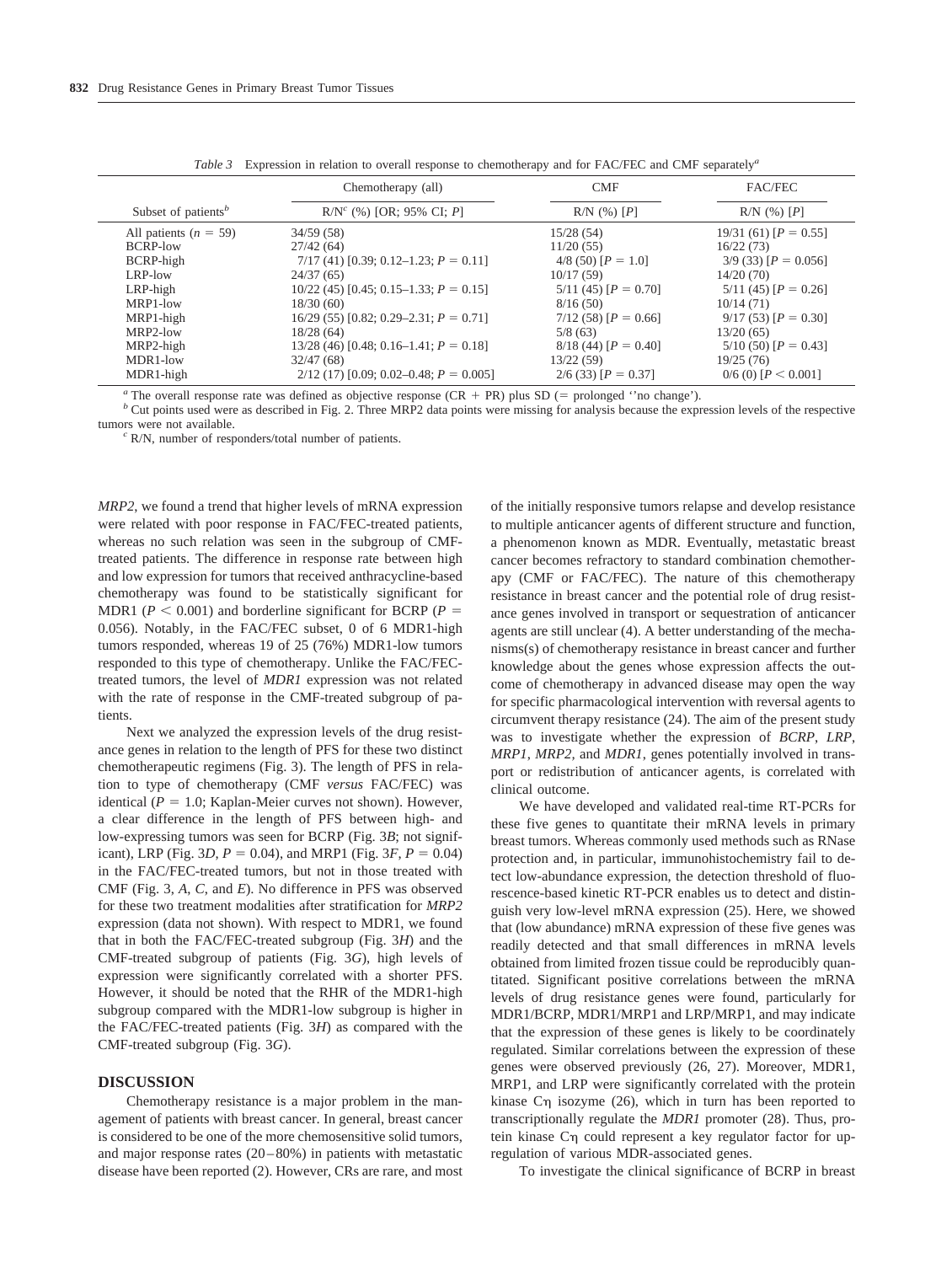

*Fig. 2* Kaplan-Meier curves for PFS as a function of the relative mRNA levels of *BCRP* (*A*), *LRP* (*B*), *MRP1* (*C*), *MRP2* (*D*), and *MDR1* (*E*). The optimized cut points to classify tumors as high *versus* low for BCRP, LRP, MRP1, MRP2, and MDR1 were  $>360, >152, >85, >59,$ and  $>$ 26, respectively. The number of patients at risk in each group at different time points is shown.

cancer, we compared *BCRP* mRNA levels with those of *LRP*, *MRP1*, *MRP2,* and *MDR1*. Although advanced breast cancer patients with BCRP-high primary tumors had a lower response rate to first-line chemotherapy (Table 3) together with a trend toward a poor PFS in patients with BCRP-high tumors as

compared with BCRP-low tumors (Fig. 2*A*), these differences were not statistically significant. From these data, we concluded that BCRP expression had no or only limited power to predict response to first-line chemotherapy in our studied cohort of advanced breast cancer patients. To date, BCRP expression has hardly been studied in human cancers, and thus far, only two exploratory studies in AML have been conducted to evaluate the clinical significance of BCRP expression (29, 30). No clear correlation between BCRP expression and response to subsequent treatment was found in AML, and, similar to our results, BCRP expression was correlated with that of MDR1. Based on the substrate specificity of BCRP, a more prominent correlation between expression and clinical outcome could be expected in the subgroup of patients with advanced disease who received anthracycline-containing regimens. Indeed, we found that the negative correlation between *BCRP* mRNA expression and response rate (Table 3) as well as PFS (Fig. 3, *A* and *B*) was stronger in the FAC/FEC-treated subgroup, as compared with CMF-treated patients. This might suggest that anthracyclines are actively exported from breast cancer cells by BCRP and that its expression in primary breast tumors has some predictive value in relation to clinical outcome of anthracycline-based chemotherapy. Hence, the putative predictive value of BCRP expression seems to be exclusive for anthracycline-based chemother-

apy. In contrast, two studies showed a lack of correlation between BCRP mRNA expression and response to anthracycline-based chemotherapy (27, 31). Moreover, Kanzaki *et al.* (27) reported that BCRP mRNA levels, as determined by semiquantitative RT-PCR, were very low and hardly varied among individual tumors. This discrepancy may be explained by differences in detection threshold of the used methodologies (*i.e.,* highly sensitive and quantitative TaqMan chemistry *versus* semiquantitative RT-PCR). In accordance with our study, Faneyte *et al.* (31) showed that BCRP expression in clinical breast cancer samples, which was not detectable with immunohistochemistry, was clearly detected by real-time RT-PCR and varied widely. Also in that particular study, there was no clear indication that elevated BCRP expression in breast carcinomas conferred resistance to anthracyclines. The results of our present study warrant more extensive investigations on the role of BCRP in chemotherapy resistance of breast cancer.

With respect to LRP, we found in our study a statistically significant correlation between the expression level and length of PFS (Fig. 2*B*). Because this correlation was not found for the subgroup treated with CMF (Fig. 3*C*), our results suggest that LRP may play a role in anthracycline resistance. It has been reported that enhanced LRP protein expression in colon carcinoma cells was associated with redistribution of doxorubicin from the nucleus to the cytoplasm (16). With regard to the clinical significance of LRP expression in breast carcinoma, it has been reported that LRP protein expression in locally advanced breast cancer was found to be associated with the presence of axillary nodal metastasis after induction chemotherapy, suggesting that LRP may play a role in the resistance phenotype of intrinsically resistant clones that persist after induction chemotherapy (32). On the other hand, several other breast cancer studies reported a lack of correlation between LRP expression and clinical outcome (33–35). It should be noted that in these latter (negative) studies, LRP expression was determined by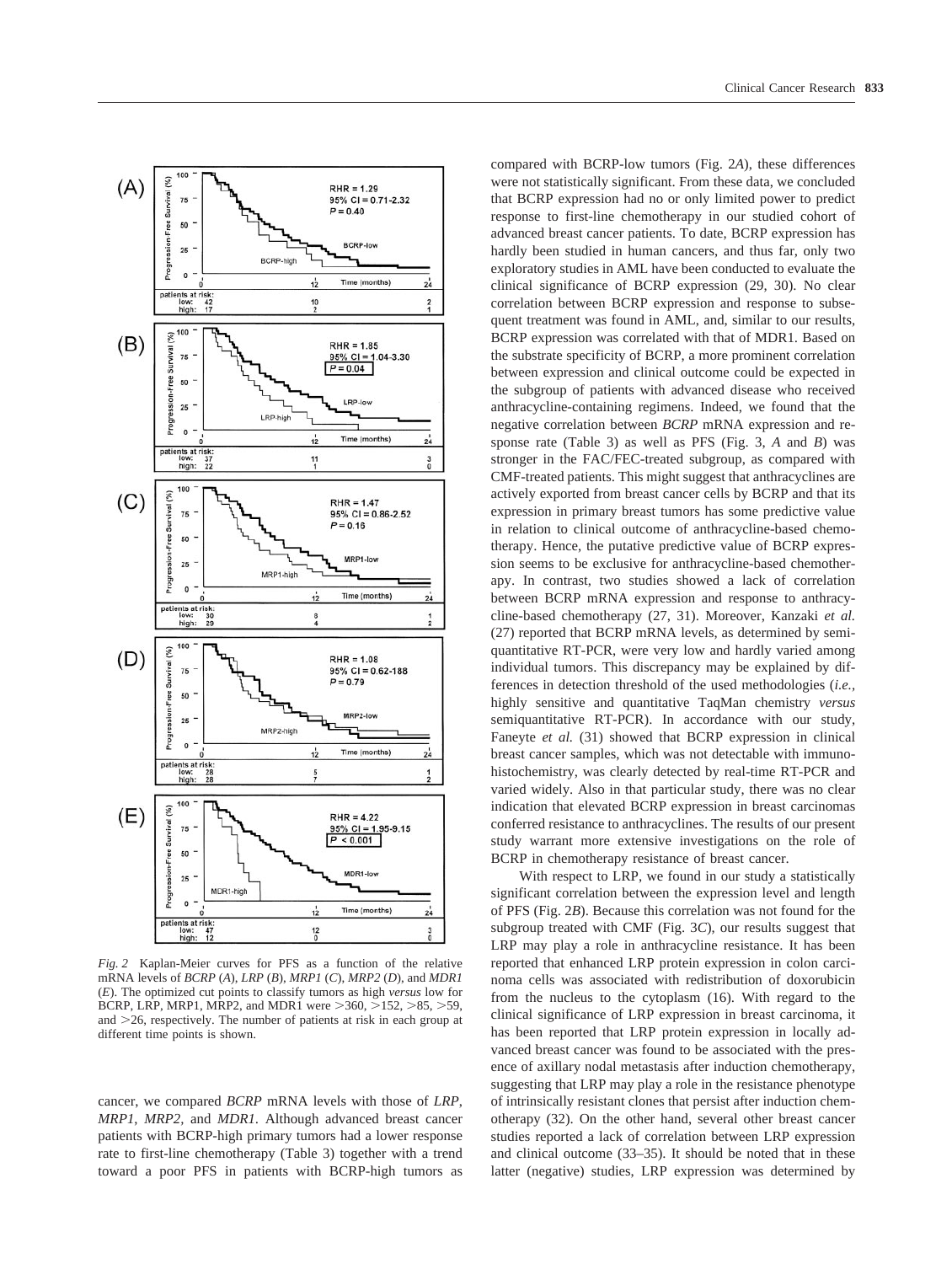

*Fig. 3* PFS as a function of the relative mRNA levels of *BCRP* (*A* and *B*), *LRP* (*C* and *D*), *MRP1* (*E* and *F*), and *MDR1* (*G* and *H*) in CMF- and FAC/FECtreated patients. For cut points, see the Fig. 2 legend.

immunohistochemistry, which has a rather low detection threshold as compared with the TaqMan technology. Although compelling evidence has not been provided yet, our exploratory study indicates that LRP expression in primary breast cancer may have some predictive power with respect to clinical outcome.

It has been reported that MRP2 confers *in vitro* resistance to MTX, which is used in the CMF treatment of advanced breast cancer (7). However, we showed that the level of *MRP2* expression had no relationship whatsoever with the efficacy of CMF treatment in advanced breast cancer, suggesting that MRP2 has no major role in clinical drug resistance of breast cancer. With respect to MRP1, we found that the level of expression was only related to clinical outcome in the subgroup of patients treated with anthracycline-based chemotherapy, and not in the CMF subgroup. Although hyperexpression of MRP1 has been observed in several human cancers, including non-small cell lung cancer, esophagus squamous cell carcinoma, and several types of leukemia (36–38), comprehensive evidence about the significance of MRP1 expression in clinical resistance of these human cancers is still lacking. Previously, we reported that MRP1 might play a role in clinical chemotherapy resistance in breast

cancer (39, 40). There, it was concluded that MRP1 protein expression is a predictor of poor prognosis in breast cancer patients who received chemotherapy as first-line systemic treatment for recurrence (39). Furthermore, MRP1 might be of prognostic significance in the subgroups of patients with a more favorable prognosis, *i*.*e*., node-negative patients with relatively small tumors, as well as in the setting of adjuvant systemic chemotherapy (40). The data as presented here suggest that the clinical role of MRP1 in chemotherapy resistance of breast cancer might be restricted to anthracycline resistance because MRP1 expression had no effect on clinical outcome of CMFtreated patients (Fig. 3, *E* and *F*).

Here, we demonstrated the clinical significance of MDR1 expression in primary breast tumors. Evaluation of the literature with respect to MDR1 expression in breast cancer revealed that, despite numerous reports, there is no consensus about the actual level of expression and the clinical significance of MDR1 hyperexpression. It is therefore not clear whether MDR1 expression affects the efficacy of chemotherapy in breast cancer. The inconsistency about this subject in the literature is likely due to the lack of a sensitive and highly quantitative methodology to assess the MDR1 expression levels. MDR1 was mostly deter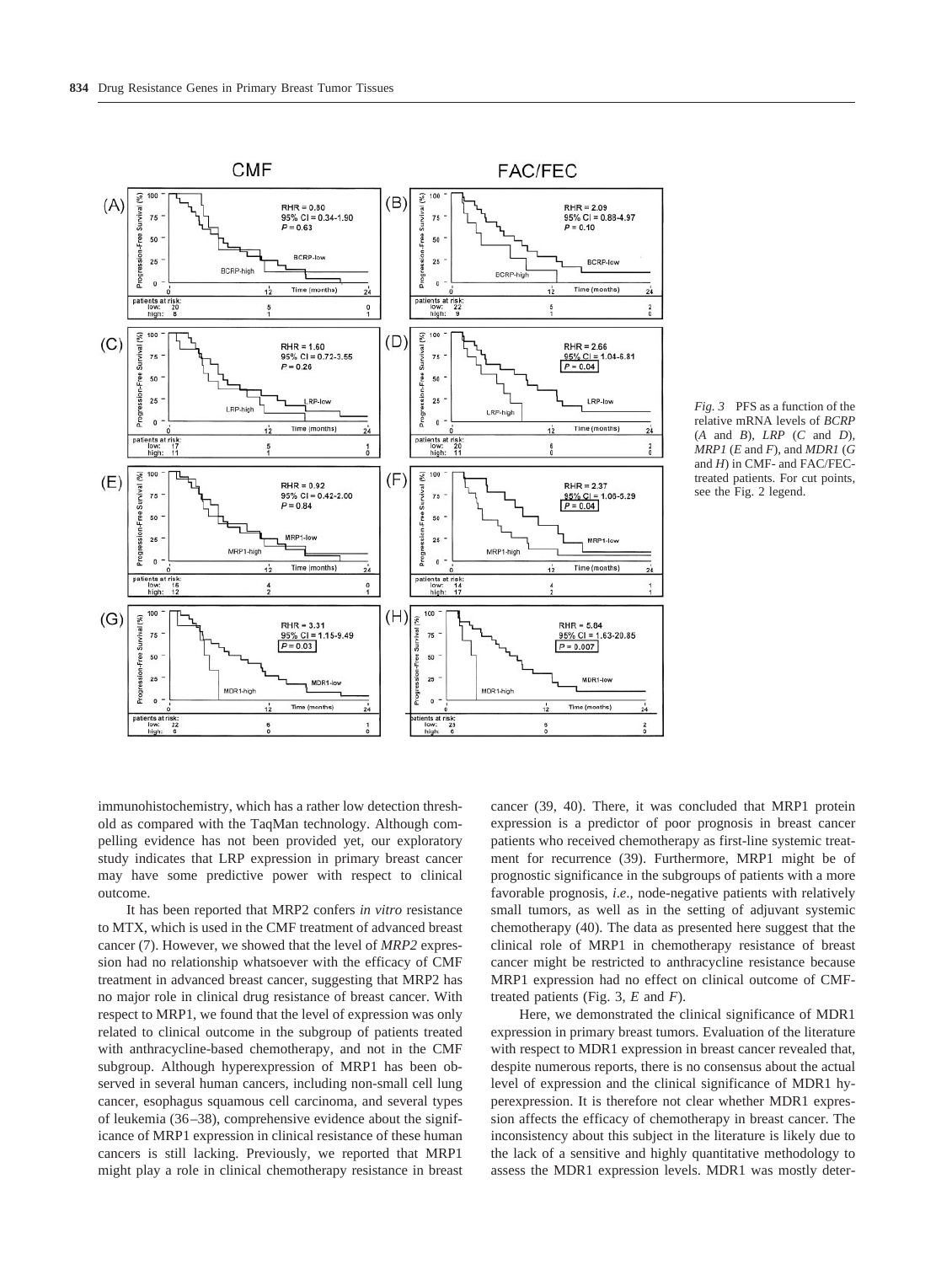mined by immunohistochemistry (reviewed in Ref. 41). Furthermore, *MDR1* mRNA is generally expressed at very low levels in breast carcinoma cells, and consequently, P-gp expression is too low to be accurately quantitated by rather insensitive immunohistochemical methods or semiquantitative RT-PCR (41-43). Although the *MDR1* expression in the present study was also low, we showed by real-time RT-PCR that *MDR1* mRNA levels of individual tumors varied markedly (100-fold range). Furthermore, we demonstrated that *MDR1* expression was a statistically significant predictor for the type of response to chemotherapy and the length of PFS in our cohort of advanced breast cancer patients. Taken together, our results suggest that MDR1 expression in primary breast tissue is an important predictor of clinical outcome for patients with advanced disease receiving chemotherapy as first-line treatment. Notably, in a multivariable analysis adjusted for adjuvant therapy, dominant site of relapse, and relapse-free interval, MDR1 expression was found to be an independent predictor for response. This conclusion is in line with the outcome of a combined review and large meta-analysis of data from MDR1 assessment of more than 1200 breast tumors (44). Although the individual studies showed considerable heterogeneity, the final conclusion of this meta-analysis was that it seems likely that MDR1 expression in breast cancer is associated with a poor response rate to chemotherapy.

Our results suggest that in addition to *MDR1*, the drug resistance-associated genes *BCRP*, *LRP*, and *MRP1*, but not *MRP2*, may also play a role in the chemotherapy resistance of breast cancer. Interestingly, we noted that this association between expression and clinical outcome was stronger in (MDR1), limited to (LRP), or solely present in (BCRP and MRP1) the subgroup of FAC/FEC-treated patients. Therefore, elevated expression of *BCRP*, *LRP*, *MRP1,* and *MDR1* in breast tumor tissue might be associated with anthracycline resistance.

It has been suggested that MDR1 expression is merely a measure of malignancy or advanced disease, rather than an indicator of chemotherapy resistance. Pursuing this thought further, it is reasonable to expect that MDR1 expression has an apparent effect on clinical outcome of both FAC/FEC- and CMF-treated tumors, reflecting respectively the functional drug efflux pump activity of P-gp and its function as a surrogate marker for a more aggressive tumor cell behavior. Furthermore, we found that a high MDR1 expression was correlated with a shorter DFI interval, indicating that P-gp expression may be linked to a more aggressive and malignant phenotype. Such a correlation between MDR1 expression and tumor invasiveness has been documented for breast cancer (45). In one study, it was suggested that MDR1 expression in breast carcinoma cells serves mainly as a surrogate marker for drug resistance (46). This postulation was based on an observed absence of functional P-gp-mediated pump activity as measured by the rhodamine 123 efflux assay in immunohistochemically P-gp-positive tumor cells. Another study reported that MDR1, in addition to its role in drug transport, might play a drug efflux-independent antiapoptotic role through modulation of the sphingomyelin-ceramide apoptotic pathway (47). More compelling evidence for an antiapoptotic role for MDR1 has been provided by a study showing that MDR1 hyperexpression may affect ceramide production and subsequently affect the expression of multiple downstream target genes of ceramide (48). In conclusion, MDR1 is likely to be involved in anthracycline efflux-mediated resistance and may be involved in apoptosis-associated MDR as well.

In summary, our study suggests that MDR1 is an important predictor of poor prognosis in breast cancer patients receiving chemotherapy as first-line treatment for recurrent disease. Furthermore, high MDR1 expression in primary breast tumors may be related to altered biological behavior of the tumor cells, including a more aggressive phenotype resulting in resistance to first-line chemotherapy of advanced metastatic disease. Apart from *MDR1*, expression of the drug resistance genes *BCRP*, *LRP,* and *MRP1* may have some additional predictive value for clinical outcome in breast cancer. Clearly, further investigations are needed to confirm the conclusions from this exploratory study.

### **ACKNOWLEDGMENTS**

We thank Yvette Nijsen, Robert Oostrum, and Mieke Timmermans for excellent technical assistance.

#### **REFERENCES**

1. Esteva, F. J., Valero, V., Pusztai, L., Boehnke-Michaud, L., Buzdar, A. U., and Hortobagyi, N. Chemotherapy of metastatic breast cancer: what to expect in 2001 and beyond. Oncologist, *6:* 133–146, 2001.

2. Hortobagyi, G. N. Treatment of breast cancer. N. Engl. J. Med., *339:* 974–984, 1998.

3. Harris, J. R., Lippman, M. E., Morrow, M., and Osborne, C. K. Treatment of metastatic breast cancer. *In:* J. R. Harris, M. E. Lippmann, M. Morrow, *et al.* (eds.) , Diseases of the Breast, p. 749. Philadelphia: J. B. Lippincott Williams & Wilkens, 2000.

4. Kaye, S. B. Multidrug resistance in breast cancer: is the jury in yet? J. Natl. Cancer Inst. (Bethesda), *89:* 902–903, 1997.

5. Klein, I., Sarkadi, B., and Varadi, A. An inventory of the human ABC proteins. Biochim. Biophys. Acta, *1461:* 237–262, 1999.

6. Chen, C. J., Chin, J. E., Ueda, K., Clark, D. P., Pastan, I., Gottesman, M. M., and Roninson, I. B. Internal duplication and homology with bacterial transport proteins in the mdr1 (P-glycoprotein) gene from multidrug-resistant cells. Cell, *47:* 381–389, 1986.

7. Borst, P., Evers, R., Kool, M., and Wijnholds, J. A family of drug transporters: the mutidrug-resistance-associated proteins. J. Natl. Cancer Inst. (Bethesda), *92:* 1295–1302, 2000.

8. Juliano, R. L., and Ling, V. A surface glycoprotein modulating drug permeability in Chinese hamster ovary cell mutants. Biochim. Biophys. Acta, *455:* 152–162, 1976.

9. Nooter, K., and Herweijer, H. Multidrug resistance (mdr) genes in human cancer. Br. J. Cancer, *63:* 663–669, 1991.

10. Cole, S. P., Bhardwaj, G., Gerlach, J. H., Mackie, J. E., Grant, C. E., Almquist, K. C., Stewart, A. J., Kurz, E. U., Duncan, A. M., and Deeley, R. G. Overexpression of a transporter gene in a multidrug-resistant human lung cancer cell line. Science (Wash. DC), *258:* 1650–1654, 1992.

11. Hipfner, D. R., Deeley, R. G., and Cole, S. P. C. Structural, mechanistic and clinical aspects of MRP1. Biochim. Biophys. Acta, *1461:* 359–376, 1999.

12. Doyle, L. A., Yang, W., Abruzzo, L. V., Krogmann, T., Gao, Y., Rishi, A. K., and Ross, D. D. A multidrug resistance transporter from human MCF-7 breast cancer cells. Proc. Natl. Acad. Sci. USA, *95:* 15665–15670, 1998.

13. Larsen, A. K., Escargueil, A. E., and Skladanowski, A. Resistance mechanisms associated with altered intracellular distribution of anticancer agents. Pharmacol. Ther., *85:* 217–229, 2000.

14. Dalton, W. S., and Scheper, R. J. Lung resistance-related protein: determining its role in multidrug resistance. J. Natl. Cancer Inst. (Bethesda), *91:* 1604–1605, 1999.